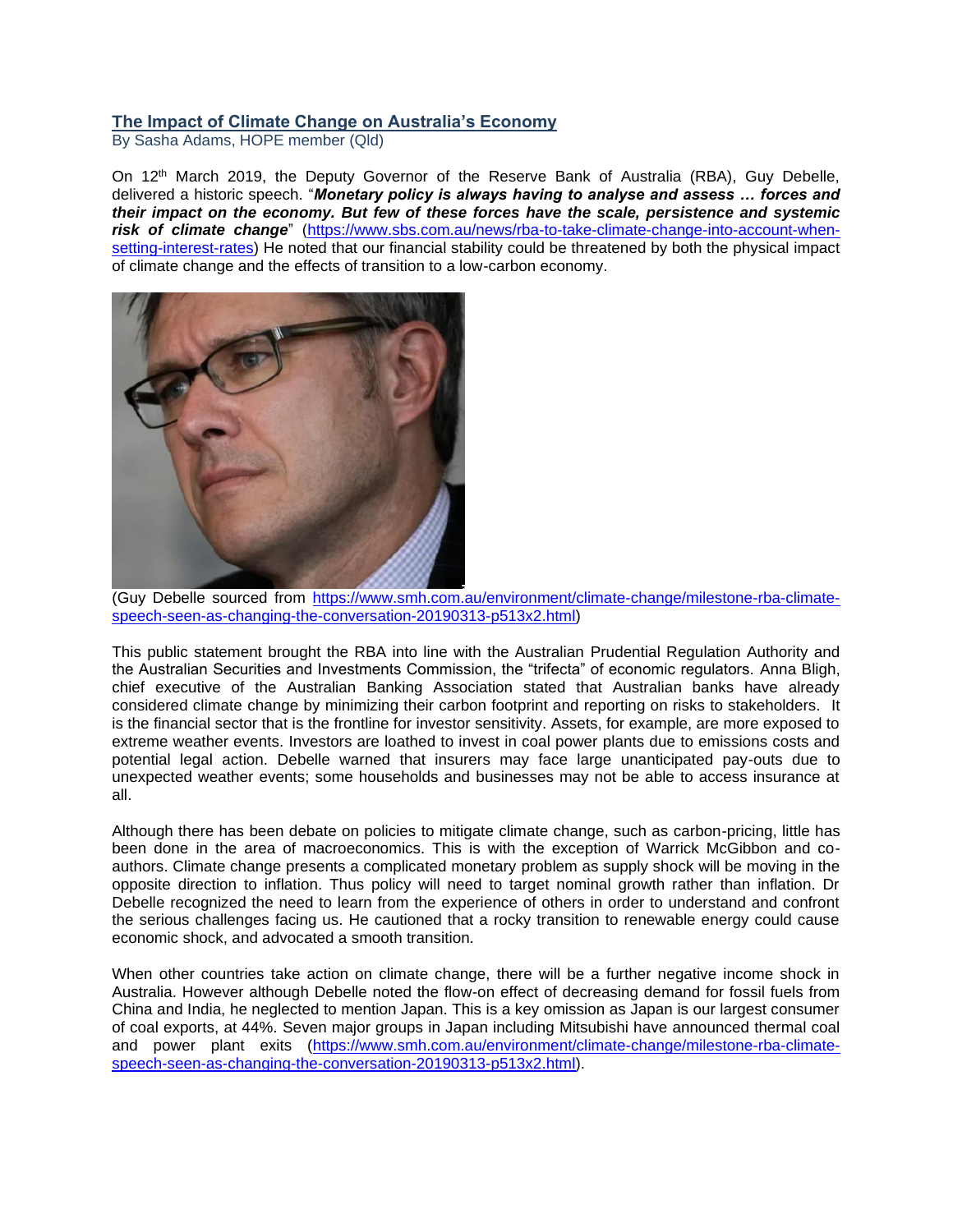## *The Backlash*



(Trevor St Baker sourced from [https://www.theguardian.com/environment/2019/mar/13/coal-baron-and](https://www.theguardian.com/environment/2019/mar/13/coal-baron-and-lnp-donor-blasts-rba-for-sounding-alarm-on-climate-change)[lnp-donor-blasts-rba-for-sounding-alarm-on-climate-change\)](https://www.theguardian.com/environment/2019/mar/13/coal-baron-and-lnp-donor-blasts-rba-for-sounding-alarm-on-climate-change)

Following Debelle's speech, Trevor St Baker blasted it as "totally inappropriate" and said that he lacked technical understanding in how the electricity market worked. Baker is a coal magnate and donor to the National party. He stated that we are world leaders in wind and solar generated power but 24/7 power required a combination of sources: hydro, gas, nuclear and coal. Baker has three projects on the agenda for the government: a storage project in South Australia, coal projects in Victoria and a power station on the Liddell site in New South Wales.

Matt Canavan, the Resources Minister and also a strong coal mining advocate, spoke on ABC radio about the need for a coal electricity plant in North Queensland. However his stance is not endorsed by Scott Morrison, as the State Government is unlikely to approve it. The Energy Minister Angus Taylor has confirmed that the Morrison government will consider new coal power plants as long as they are viable. Many National MPs support new coal power plants however Liberal MPs in city seats are concerned it may lose them the election.

## *The Conclusion*

Debelle concluded by saying that as "arguments over energy policy and support for new coal projects continue to divide the Coalition… decision makers in government and business [need] to take climate change seriously. Decisions that are taken now can have significant effects on future climate trends and can limit or eliminate the ability to mitigate the effect of those trends" [\(https://www.sbs.com.au/news/rba](https://www.sbs.com.au/news/rba-to-take-climate-change-into-account-when-setting-interest-rates)[to-take-climate-change-into-account-when-setting-interest-rates\)](https://www.sbs.com.au/news/rba-to-take-climate-change-into-account-when-setting-interest-rates).